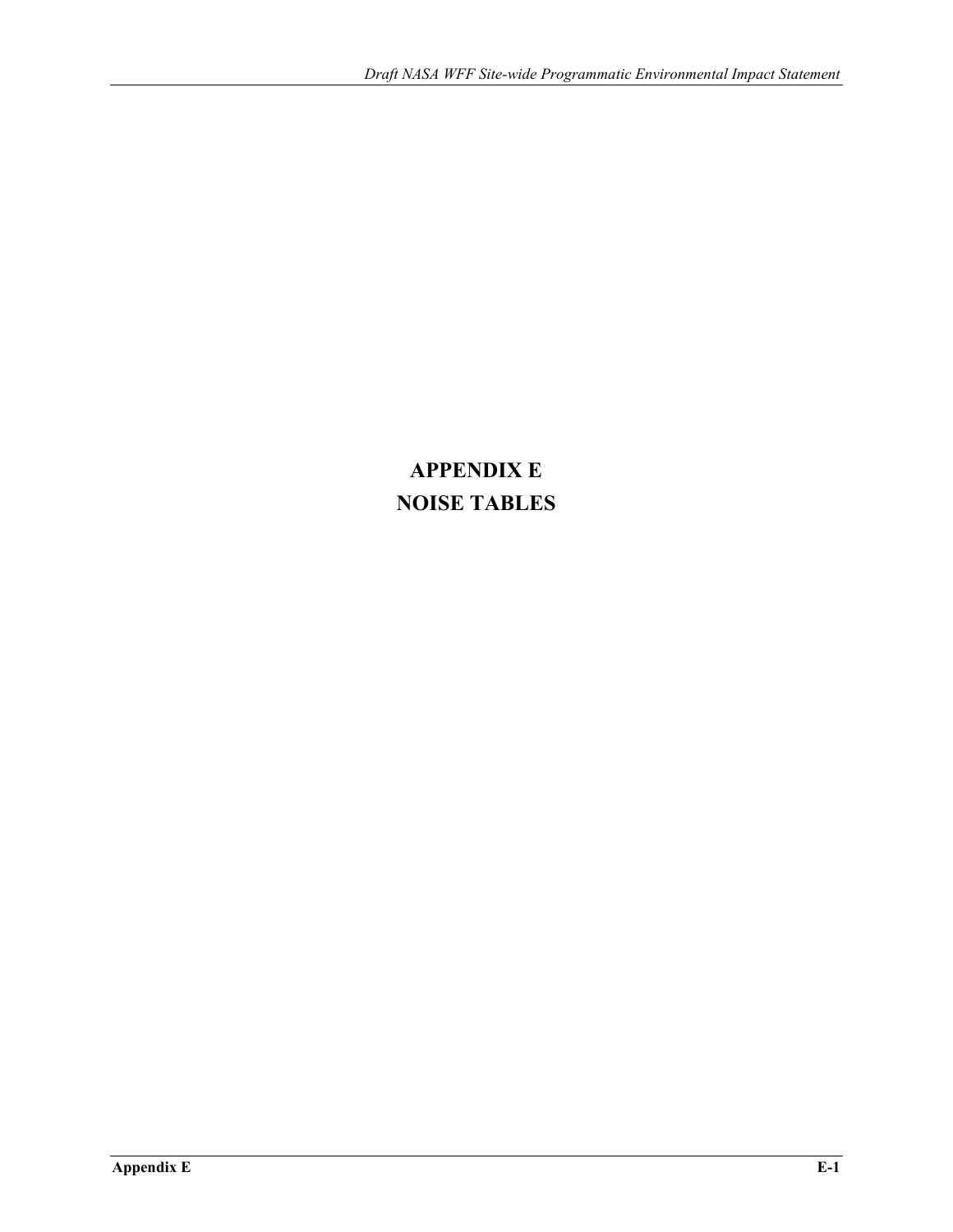(This page intentionally left blank)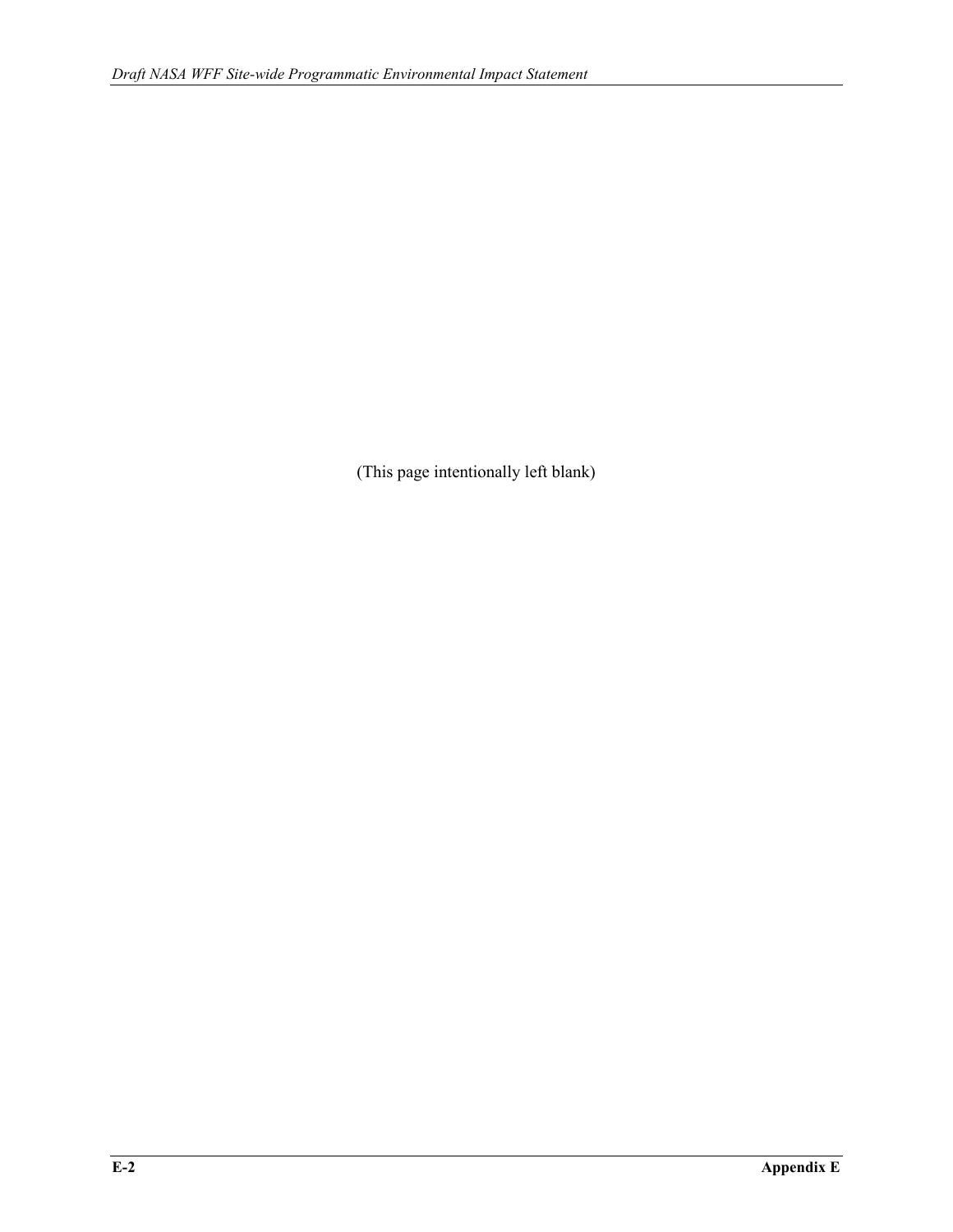Table E-1 was generated from the Federal Highway Administration (FHWA) Road Construction Noise Handbook (2006) and represents accepted noise levels produced from a range of typical road construction equipment. These values were developed to be used for the estimation of noise impacts from construction activities related to the building of roads. The values described below are only for in-air noise levels. These values are used in the database associated with the FHWA's Road Construction Noise Model; free software that assists in the estimation of noise impacts from roadway construction. The values below were used in developing the in-air noise impacts for construction of the Causeway Bridge presented in Section 3.1, Noise*.*

| <b>Table E-1. In-Air Construction-Related</b><br><b>Noise Emissions</b> |                                                            |  |  |
|-------------------------------------------------------------------------|------------------------------------------------------------|--|--|
| <b>Equipment Description</b>                                            | <b>Actual Measured L<sub>max</sub></b><br>at 50 feet (dBA) |  |  |
| Flat Bed Truck                                                          | 74                                                         |  |  |
| Welder/Torch                                                            | 74                                                         |  |  |
| Man Lift                                                                | 75                                                         |  |  |
| Dump Truck                                                              | 76                                                         |  |  |
| Paver                                                                   | 77                                                         |  |  |
| <b>Backhoe</b>                                                          | 78                                                         |  |  |
| Compressor (air)                                                        | 78                                                         |  |  |
| <b>Slurry Plant</b>                                                     | 78                                                         |  |  |
| <b>Concrete Mixer Truck</b>                                             | $\overline{79}$                                            |  |  |
| Drill Rig Truck                                                         | 79                                                         |  |  |
| Front End Loader                                                        | 79                                                         |  |  |
| Rivet Buster/Chipping Gun<br>79                                         |                                                            |  |  |
| Ventilation Fan                                                         | 79                                                         |  |  |
| Drum Mixer                                                              | $\overline{80}$                                            |  |  |
| Roller                                                                  | 80                                                         |  |  |
| <b>Slurry Trenching Machine</b>                                         | $\overline{80}$                                            |  |  |
| Vibratory Concrete Mixer                                                | 80                                                         |  |  |
| Concrete Pump Truck                                                     | 81                                                         |  |  |
| Crane                                                                   | $\overline{81}$                                            |  |  |
| Excavator                                                               | $\overline{81}$                                            |  |  |
| Generator                                                               | $\overline{81}$                                            |  |  |
| Pumps                                                                   | 81                                                         |  |  |
| Dozer                                                                   | $\overline{82}$                                            |  |  |
| Horizontal Boring Hydraulic Jack                                        | $\overline{82}$                                            |  |  |
| Vacuum Street Sweeper                                                   | 82                                                         |  |  |
| Boring Jack Power Unit                                                  | $\overline{83}$                                            |  |  |
| Compactor (ground)                                                      | 83                                                         |  |  |
| Gradall                                                                 | 83                                                         |  |  |
| Warning Horn                                                            | 83                                                         |  |  |
| Auger Drill Rig                                                         | 84                                                         |  |  |
| Chain Saw                                                               | 84                                                         |  |  |
| Scraper                                                                 | 84                                                         |  |  |
| Pneumatic Tools                                                         | 85                                                         |  |  |
| Vacuum Excavator                                                        | 85                                                         |  |  |
| <b>Vibrating Hopper</b>                                                 | 87                                                         |  |  |
| Jackhammer                                                              | 89                                                         |  |  |
| Concrete Saw                                                            | 90                                                         |  |  |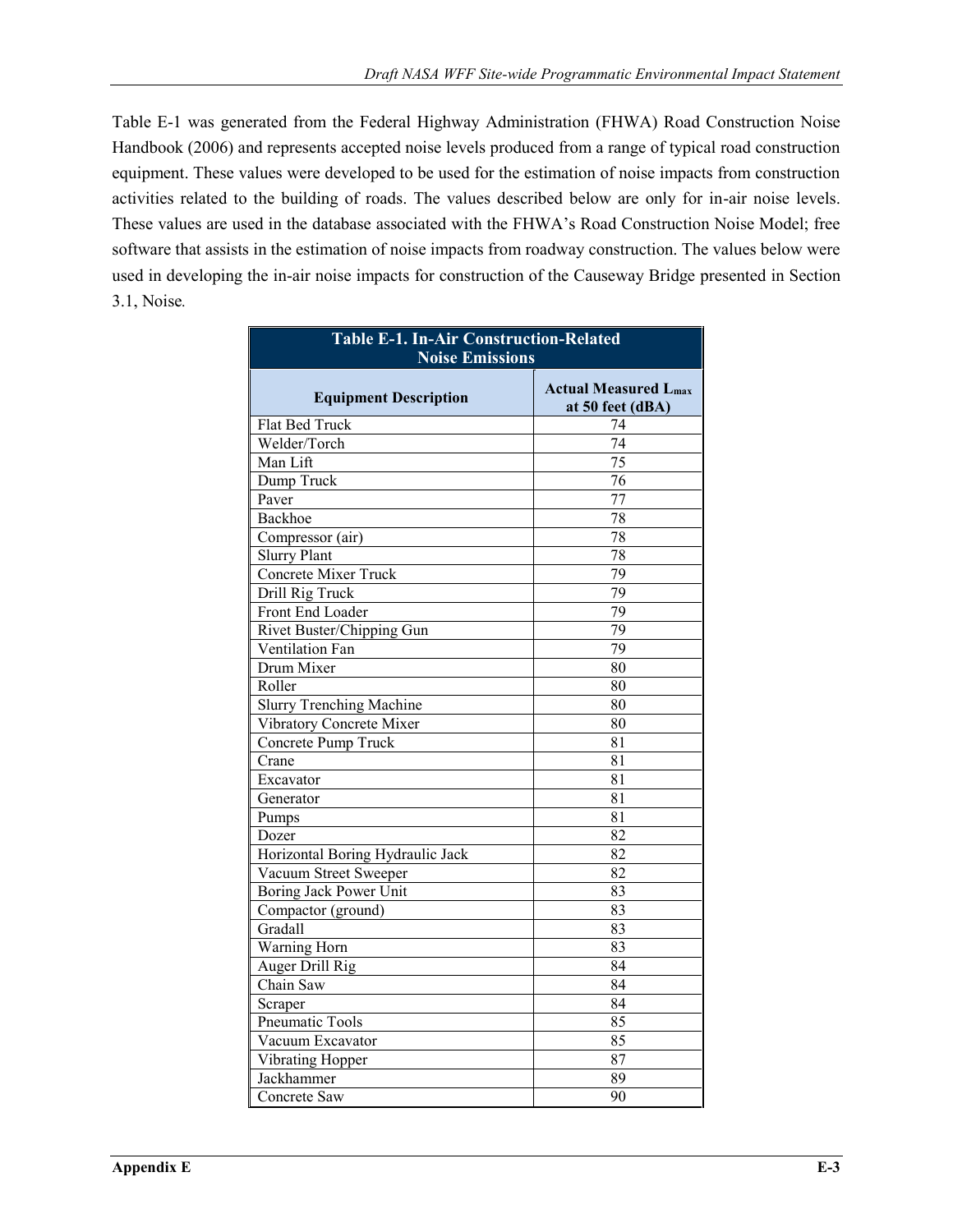| <b>Table E-1. In-Air Construction-Related</b><br><b>Noise Emissions (cont.)</b> |                                                 |  |  |
|---------------------------------------------------------------------------------|-------------------------------------------------|--|--|
| <b>Equipment Description</b>                                                    | <b>Actual Measured Lmax</b><br>at 50 feet (dBA) |  |  |
| Mounted Impact Hammer (hoe ram)                                                 | 90                                              |  |  |
| Sheers (on backhoe)                                                             | 96                                              |  |  |
| <b>Impact Pile Driver</b>                                                       | 101                                             |  |  |
| Vibratory Pile Driver                                                           | 101                                             |  |  |
| <b>Source: FHWA 2006.</b>                                                       |                                                 |  |  |

Table E-2 below was developed using methods outlined by the Washington State Department of Transportation's Biological Assessment Advanced Training Manual (2015). The method involves choosing the three noisiest pieces of construction equipment that would be used for construction and using a series of mathematical equations for noise addition, attenuation, and transmission loss, yields a series of distances and noise levels at those distances. Table E-2 was developed to estimate airborne construction noise and the potential for disturbance from general construction projects at the WFF Main Base, Wallops Mainland, and Wallops Island, in Section 3.1, Noise*.*

| <b>Table E-2. Noise Attenuation Table for Typical Construction</b> |                                       |                                     |                                     |
|--------------------------------------------------------------------|---------------------------------------|-------------------------------------|-------------------------------------|
| Distance (m/ft)                                                    | <b>Equipment Noise Level</b><br>(dBA) | <b>Traffic Noise Level</b><br>(dBA) | <b>Ambient Noise Level</b><br>(dBA) |
|                                                                    | 102                                   | 30                                  | 55                                  |
| 15(50)                                                             | 94.5                                  | 55.5                                | 55                                  |
| 30 (100)                                                           | 87                                    | 51                                  | 55                                  |
| 60(200)                                                            | 79.5                                  | 46.5                                | 55                                  |
| 120 (400)                                                          | 72                                    | 42                                  | 55                                  |
| 240 (800)                                                          | 64.5                                  | 37.5                                | 55                                  |
| 480 (1,600)                                                        | 57                                    | 33                                  | 55                                  |
| 960 (3,200)                                                        | 49.5                                  | 28.5                                | 55                                  |

*Source*: Generated using Washington State Department of Transportation (WSDOT) 2015 methodology.

Table E-3 provides a summary of unattenuated sound pressure levels for marine pile driving. The data presented in Table E-3 characterize actual measurements of underwater sound pressure levels from various types of piles and pile driving equipment. These values are used to assist in the estimation of underwater noise impacts and the distances to which underwater noise thresholds will be reached or exceeded. The values were used in conjunction with the National Oceanic and Atmospheric Administration's Underwater Noise Calculator that uses an equation for transmission loss (attenuation) for underwater sounds. The results of this are discussed in Section 3.11, Marine Mammals and Fish*.*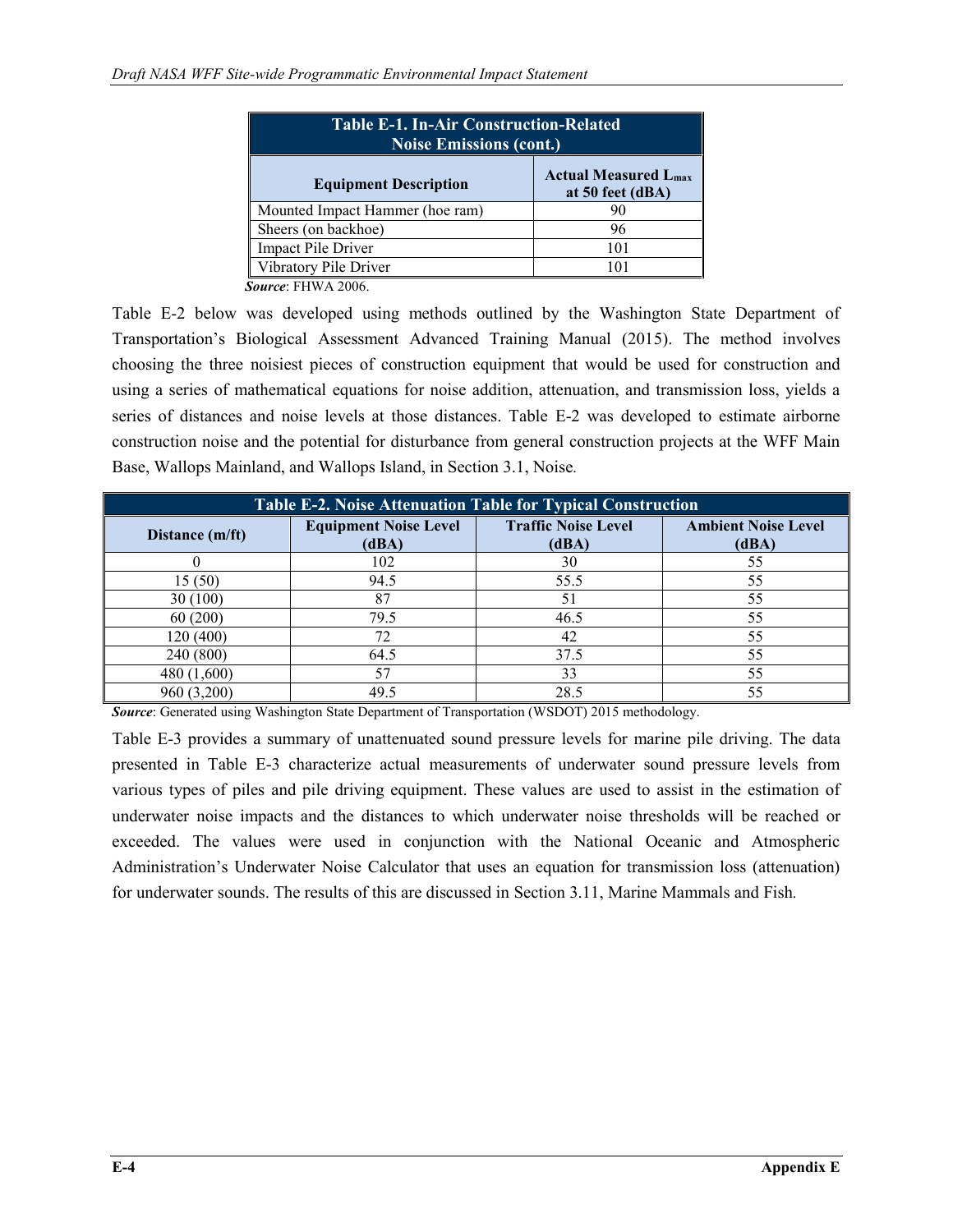| Table E-3. Summary of Unattenuated Sound Pressures for Marine Pile Driving |                                       |                    |                                                                                    |                                                                             |                                                                          |
|----------------------------------------------------------------------------|---------------------------------------|--------------------|------------------------------------------------------------------------------------|-----------------------------------------------------------------------------|--------------------------------------------------------------------------|
| <b>Type of Pile</b>                                                        | <b>Relative</b><br>Water<br>Depth (m) | <b>Hammer Type</b> | <b>Root Mean</b><br>Square (dB)                                                    | <b>Peak Pressure</b><br>(dB)                                                | <b>Sound Exposure</b><br>Level (dB)                                      |
| <b>Concrete Piles</b>                                                      |                                       |                    |                                                                                    |                                                                             |                                                                          |
| 16-inch<br>Square                                                          | 10                                    | Steam-powered      | 173 at 10 m                                                                        | 184 at 10 m                                                                 | <b>NA</b>                                                                |
| 24-inch<br>Square                                                          | $3-4$                                 | Diesel Impact      | 173 at 10 m;<br>165 at 20 m                                                        | 185 at 10 m;<br>178 at 20 m                                                 | <b>NA</b>                                                                |
| 24-inch<br>Octagonal                                                       | $10 - 15$                             | Diesel Impact      | 176 at 10 m;<br>163 at 100 m                                                       | 188 at 10 m;<br>174 at 100 m                                                | 166 at 10 m;<br>152 at 100 m                                             |
| 24-inch<br>Octagonal                                                       | $7 - 8$                               | Diesel Impact      | 173 at 10 m                                                                        | 185 at 10 m                                                                 | 163 at 10 m                                                              |
| $24$ -inch<br>Octagonal                                                    | 8                                     | Diesel Impact      | 174 at 10 m                                                                        | 184 at 10 m                                                                 | 165 at 10 m                                                              |
| 24-inch<br>Octagonal                                                       | $\overline{4}$                        | Diesel Impact      | $\frac{1}{2}$ at 10 m;<br>170 at 20 m                                              | 185 at 10 m;<br>180 at 20 m                                                 | NA                                                                       |
| <b>Steel H Pile</b>                                                        |                                       |                    |                                                                                    |                                                                             |                                                                          |
| 10-inch                                                                    | $\overline{2}$                        | Diesel Impact      | $\frac{175 \text{ at } 10 \text{ m}}{175 \text{ at } 10 \text{ m}}$<br>160 at 20 m | 190 at 10 m;<br>170 at 20 m                                                 | NA                                                                       |
| 10-inch                                                                    | $\overline{2}$                        | Vibratory Hammer   | 147 at 10 m;<br>137 at 20 m                                                        | 161 at 10 m;<br>152 at 20 m                                                 | <b>NA</b>                                                                |
| 12-inch                                                                    | 5                                     | Diesel Impact      | 156 at 70 m;<br>158 at 90 m                                                        | 168 at 70 m;<br>170 at 90 m                                                 | <b>NA</b>                                                                |
| 15-inch                                                                    | $2 - 3$                               | Diesel Impact      | 180 at 10 m                                                                        | 195 at 10 m                                                                 | 170 at 10 m                                                              |
| <b>Steel Pipe</b>                                                          |                                       |                    |                                                                                    |                                                                             |                                                                          |
| 12-inch                                                                    | $1 - 2$                               | Diesel Impact      | 165 at 10 m;<br>156 at 20 m                                                        | 177 at 10 m;<br>170 at 10 m                                                 | 152 at 10 m                                                              |
| 14-inch                                                                    | >15                                   | Diesel Impact      | 180 at 20 m;<br>180 at 30m;<br>178 at 40 m;<br>175 at 50 m;<br>159 at 195 m        | 196 at 20 m;<br>190 at 30m;<br>191 at 40 m;<br>189 at 50 m;<br>172 at 195 m | 170 at 20 m;<br>NA at 30m;<br>165 at 40 m;<br>NA at 50 m;<br>NA at 195 m |
| 24-inch                                                                    | 5                                     | Diesel Impact      | 189 at 10 m;<br>178 at 50 m                                                        | $\overline{203}$ at 10 m;<br>191 at 50 m                                    | 178 at 10 m; 167 at<br>50 m                                              |
| 30-inch                                                                    | $4 - 5$                               | Diesel Impact      | 190 at 10 m;<br>185 at 20 m;<br>181 at 30 m;<br>178 at 40 m;<br>169 at 60 m        | 205 at 10 m;<br>200 at 20 m;<br>199 at 30 m;<br>194 at 40 m;<br>195 at 60 m | NA at 10 m;<br>NA at 20 m;<br>170 at 30 m;<br>NA at 40 m;<br>NA at 60 m  |
| 36-inch                                                                    | 10                                    | Diesel Impact      | $\overline{193}$ at 10 m;<br>182 at 50 m                                           | 210 at 10 m;<br>198 at 50 m                                                 | 183 at 10 m;<br>NA at 50 m                                               |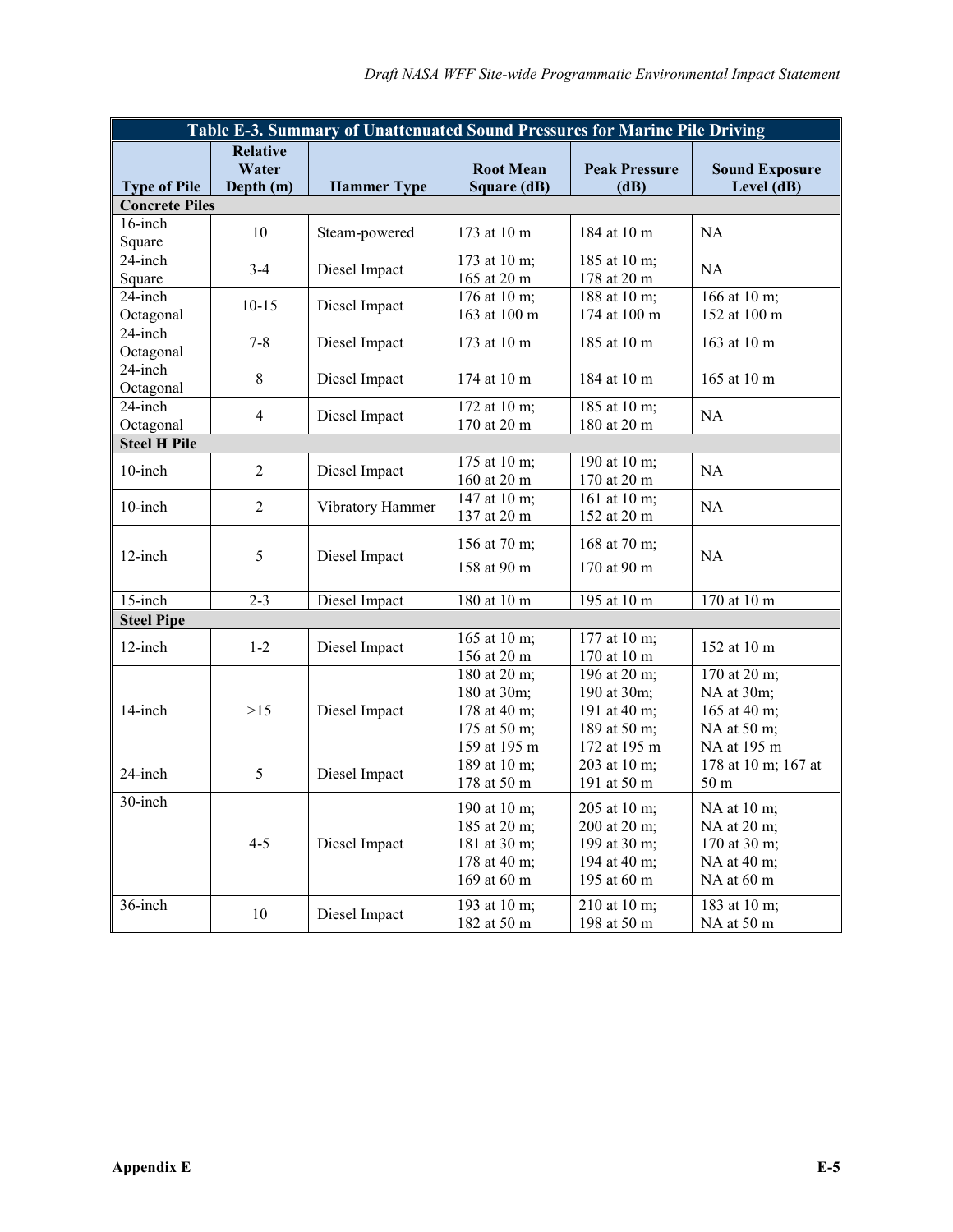| Table E-3. Summary of Unattenuated Sound Pressures for Marine Pile Driving (cont.) |                                       |                    |                                                                                                         |                                                                                                                   |                                                                                                         |
|------------------------------------------------------------------------------------|---------------------------------------|--------------------|---------------------------------------------------------------------------------------------------------|-------------------------------------------------------------------------------------------------------------------|---------------------------------------------------------------------------------------------------------|
| <b>Type of Pile</b>                                                                | <b>Relative</b><br>Water<br>Depth (m) | <b>Hammer Type</b> | <b>Root Mean</b><br>Square (dB)                                                                         | <b>Peak Pressure</b><br>(dB)                                                                                      | <b>Sound Exposure</b><br>Level (dB)                                                                     |
| <b>Cast-in-Steel Shell Pipe</b>                                                    |                                       |                    |                                                                                                         |                                                                                                                   |                                                                                                         |
| $36$ -inch                                                                         | 10                                    | Diesel Impact      | 193 at 10 m; 182<br>at $50m$                                                                            | 210 at 10 m; 198<br>at $50m$                                                                                      | 183 at 10 m; NA at<br>50 <sub>m</sub>                                                                   |
| 48-inch                                                                            | 2                                     | Diesel Impact      | 195 at 10 m; 190<br>at 20 m; 185 at<br>45 m; 175 at 65<br>m                                             | 205 at 10 m; 202<br>at 20 m; 195 at 45<br>m; 185 at 65 m                                                          | 185 at 10 m;<br>180 at 20 m;<br>175 at 45 m;<br>$NA$ at 65 m                                            |
| 66-inch                                                                            | $\overline{4}$                        | Diesel Impact      | 202 at 4 m;<br>195 at 10 m; 189<br>at 20 m; 185 at<br>30 m; 180 at 40<br>m; 169 at 60 m;<br>170 at 80 m | 219 at 4 m;<br>210 at 10 m; 205<br>at 20 m; 203 at 30<br>m; 198 at 40 m;<br>187 at 60 m; 187<br>at $80 \text{ m}$ | $NA$ at 4 m;<br>NA at 10 m;<br>NA at 20 m;<br>173 at 30 m;<br>NA at 40 m;<br>158 at 60 m;<br>NA at 80 m |
| 96-inch                                                                            | $8 - 12$                              | Hydraulic Impact   | 197 at 25 m;<br>200 at 50 m;<br>186-192 at 100m;<br>175 at 400 m                                        | $213$ at $25$ m;<br>23 at 50 m;<br>197-204 at 100m;<br>186 at 400 m                                               | 188 at 25 m;<br>187 at 50 m;<br>174-180 at 100 m;<br>165 at 400 m                                       |

*Source*: CalTrans 2015.

Table E-4 shows a summary of the number of strikes required to drive in various types of piles used in pile supported structures. Also shown is the typical number of piles that can be driven in one work day. This data was used in conjunction with the data provided in Table E-3 to develop the distances to underwater noise threshold guidance for marine mammals, as presented in Section 3.11, Marine Mammals and Fish*.* The number of pile strikes per day and total number of piles driven per day are necessary to determine how many daily pile strikes would occur, which is then used to develop a cumulative underwater noise value that can be used to estimate underwater noise impacts to marine mammals and fish.

| <b>Table E-4. Summary of Typical Strike Data</b>        |                                           |                                                |                                 |
|---------------------------------------------------------|-------------------------------------------|------------------------------------------------|---------------------------------|
| Pile Type, Size, and<br><b>Shape</b>                    | <b>Typical Use</b>                        | <b>Typical Installation</b><br><b>Duration</b> | <b>Typical Strikes per Pile</b> |
| Concrete, 24-inch<br>Hexagon                            | <b>Wharf Construction</b><br>Projects     | 1 to 5 Piles per Day                           | 580                             |
| Thin Steel H, Small                                     | Temporary Construction<br>Projects        | 6 Piles per Day                                | 550                             |
| Steel Pipe, 40-inch<br>Diameter                         | <b>Permanent Construction</b><br>Projects | 1 to 5 Piles per Day                           | 600                             |
| Cast-in-Steel Shell<br>(CISS) Pipe, 30-inch<br>Diameter | <b>Permanent Construction</b><br>Projects | 2 to 4 Piles per Day                           | 1,600 to 2,400                  |
| Cast-in-Steel Shell<br>(CISS) Pipe, 96-inch<br>Diameter | <b>Permanent Construction</b><br>Projects | 1 to 3 Piles per Day                           | 7,000                           |

*Source*: CalTrans 2015.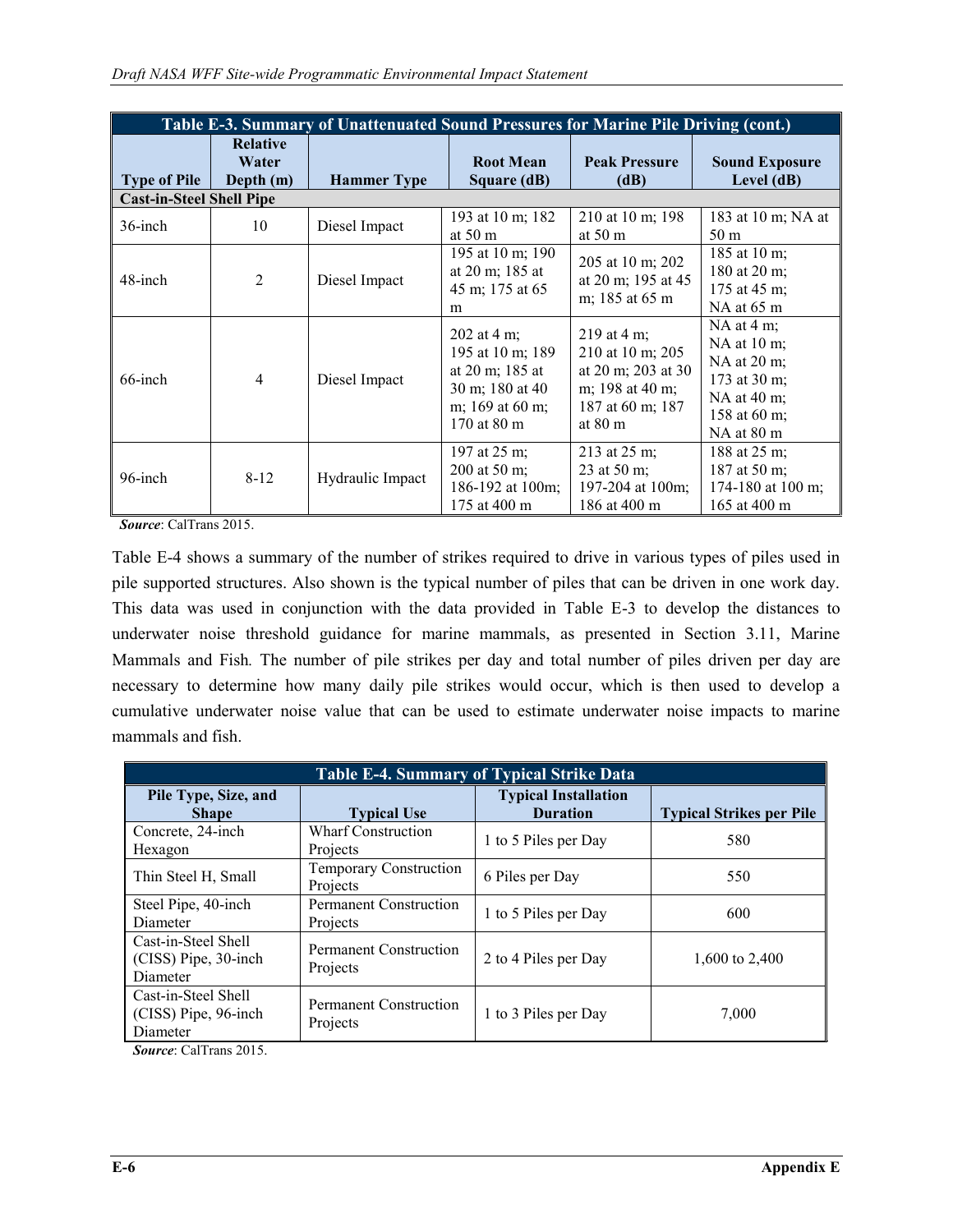## **References:**

- CalTrans. 2015. Technical Guidance for Assessment and Mitigation of the Hydroacoustic Effects of Pile Driving on Fish. November.
- Federal Highway Administration (FHWA). 2006. Construction Noise Handbook, Appendix A FHWA Roadway Construction Noise Model User's Guide, A-1. [http://www.fhwa.dot.gov/environment/noise/construction\\_noise/rcnm/index.cfm.](http://www.fhwa.dot.gov/environment/noise/construction_noise/rcnm/index.cfm)
- Washington State Department of Transportation (WSDOT). 2015. Biological Assessment Preparation Advanced Training Manual Version 02-2015. February. https://www.wsdot.wa.gov/Environment/Biology/BA/BAguidance.htm#manual.